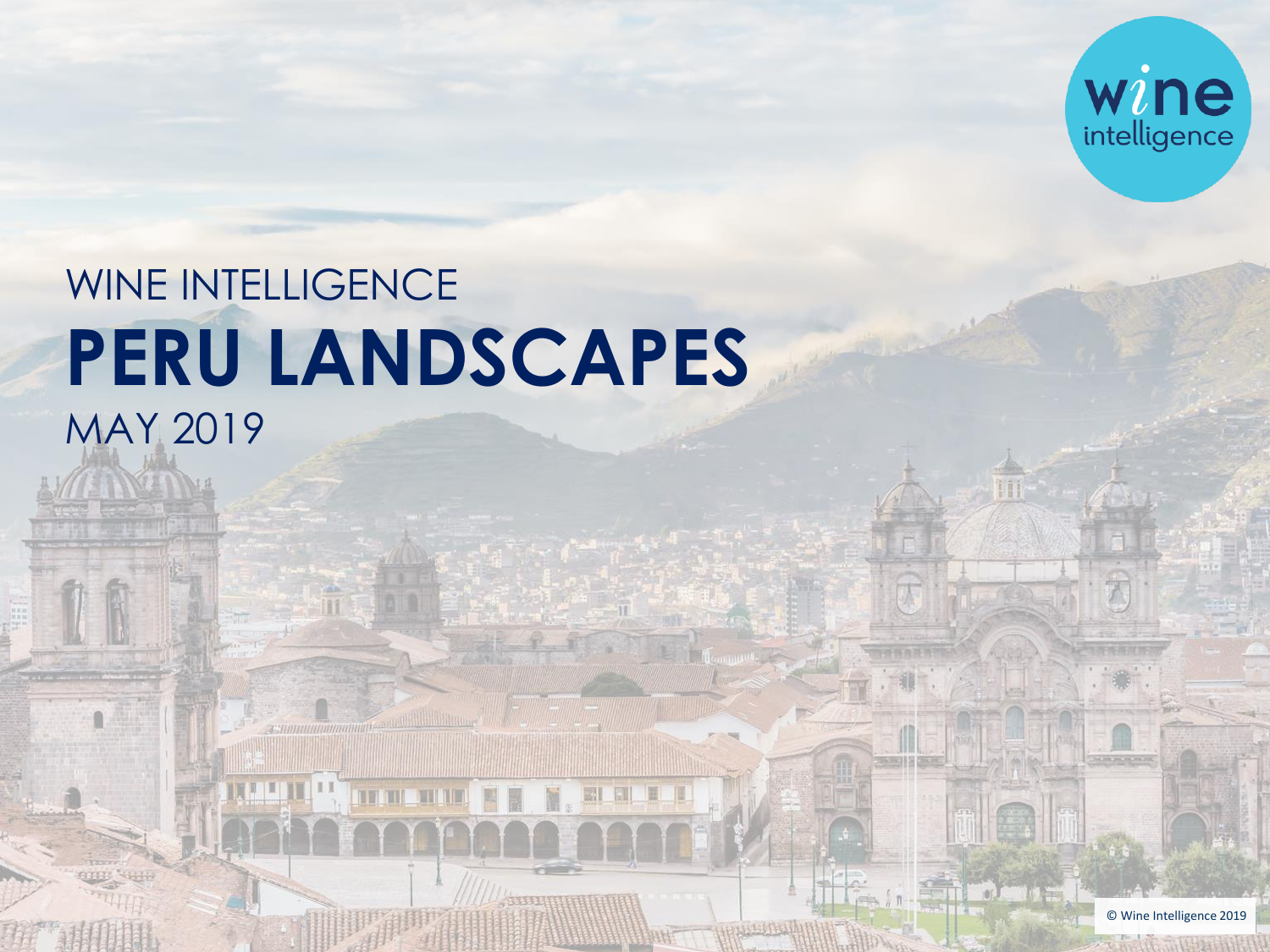

# Copyright © Wine Intelligence 2019

- <sup>■</sup> All rights reserved. No part of this publication may be reproduced in any form (including photocopying or storing it in any medium by electronic means) without the permission of the copyright owners. Application for permission should be addressed to Wine Intelligence.
- **The source of all information in this publication is Wine Intelligence unless otherwise stated.**
- **EXTENDER INTER 10 A. The Intelligence shall not be liable for any damages (including without limitation, damages for loss of business or loss of profits) arising in** contract, tort or otherwise from this publication or any information contained in it, or from any action or decision taken as a result of reading this publication.
- **Please refer to the Wine Intelligence Terms and Conditions for Syndicated Research Reports for details about the licensing of this report, and the** use to which it can be put by licensees.
- Wine Intelligence Ltd: 109 Maltings Place, 169 Tower Bridge Road, London SE1 3LJ Tel: 020 73781277. E-mail: info@wineintelligence.com. Registered in England as a limited company number: 4375306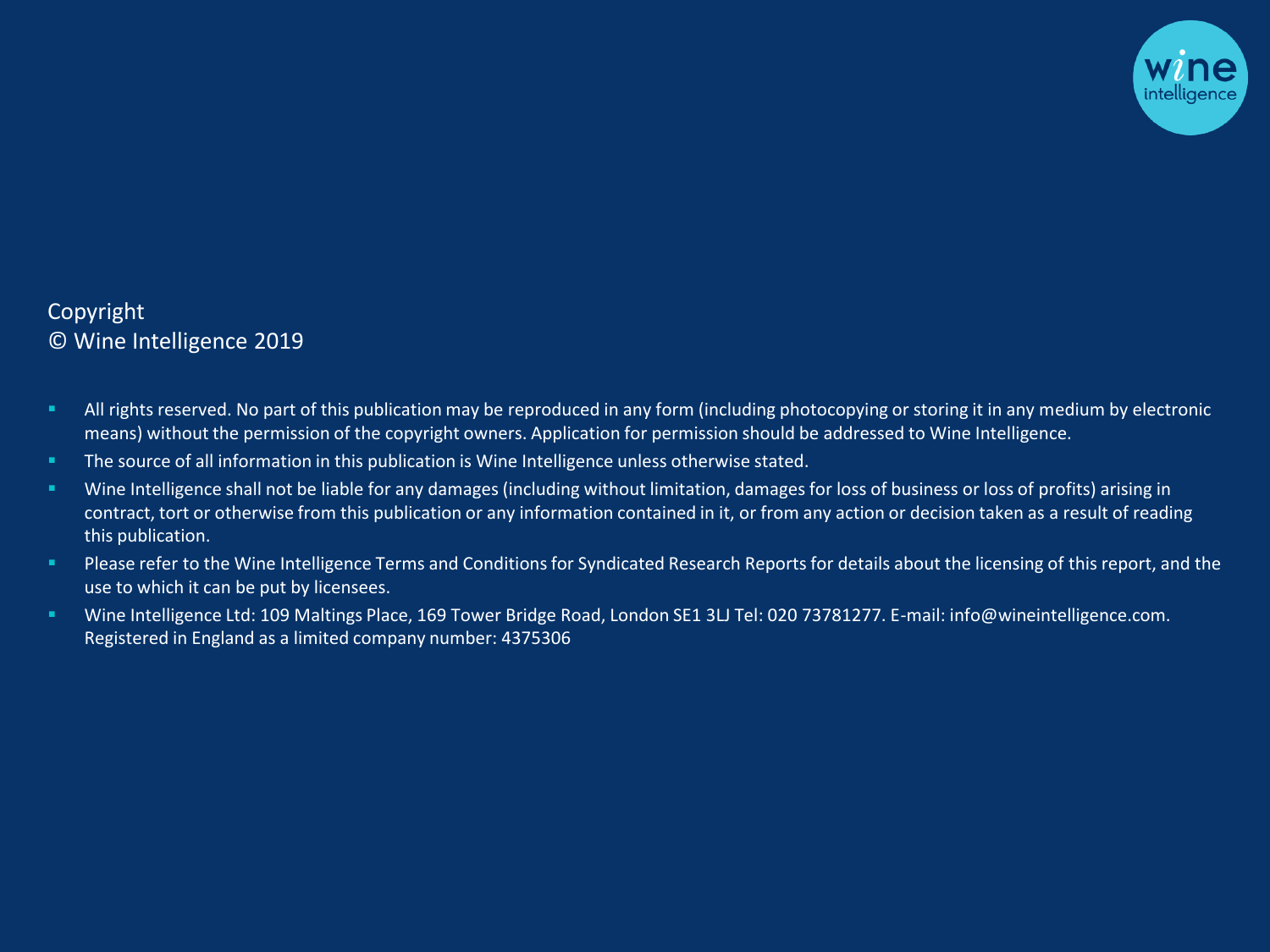# Peru Landscapes 2019

Introduction

The Peruvian wine market can often be overshadowed by other established, wine-producing South American countries such as Chile or Argentina. Nevertheless, after a turbulent succession of natural disasters and political insecurities, Peru regained its economic footing again in the early 2000s, increasing the stability of the local economy and leading to a resurgence of Peruvian's interest in wine. Despite Pisco being the national spirit, Peru's wine market is emerging and is currently in the top 50 most attractive wine markets in the world according to the Wine Intelligence Global Compass classification.

Wine drinkers themselves show high consumption incidence, with 82% of Peruvian bi-annual imported wine drinkers being monthly drinkers and half of those consumers drinking wine on a weekly basis. Red wine very much dominates the category in Peru, with a majority of consumers claiming to have consumed the beverage over the past year. This should come as no surprise as Peru has a particularly favourable climate to produce popular red varietals including Cabernet Sauvignon and Malbec – two favourites of Peruvian bi-annual imported wine drinkers.

In terms of wine-purchasing choice cues, consumers very much prioritise long-standing tradition and heritage. This trend aligns with the fact that the top three most powerful wine brands in Peru, Sanitago Quierolo, Taberneo and Tacama, derive from domestic producers, who all have long tradition and heritage. Nevertheless, Chilean and Argentinian wines also fare well in the market due to close proximity and lower cost, with five Chilean brands and four Argentinian brands making it in the top 15 most powerful brands in Peru.

Trade experts voice concern over the recent taxation increases on wine, consequently causing consumers to search for lower-priced alternatives. However, others stress the importance of consumer education, which may bring promising opportunities to the category. This may be especially applicable to younger consumers, who have a broader alcoholic beverage repertoire, along with being more attuned to the idea of alternative packaging.



Juan Park Director – Spain & South America

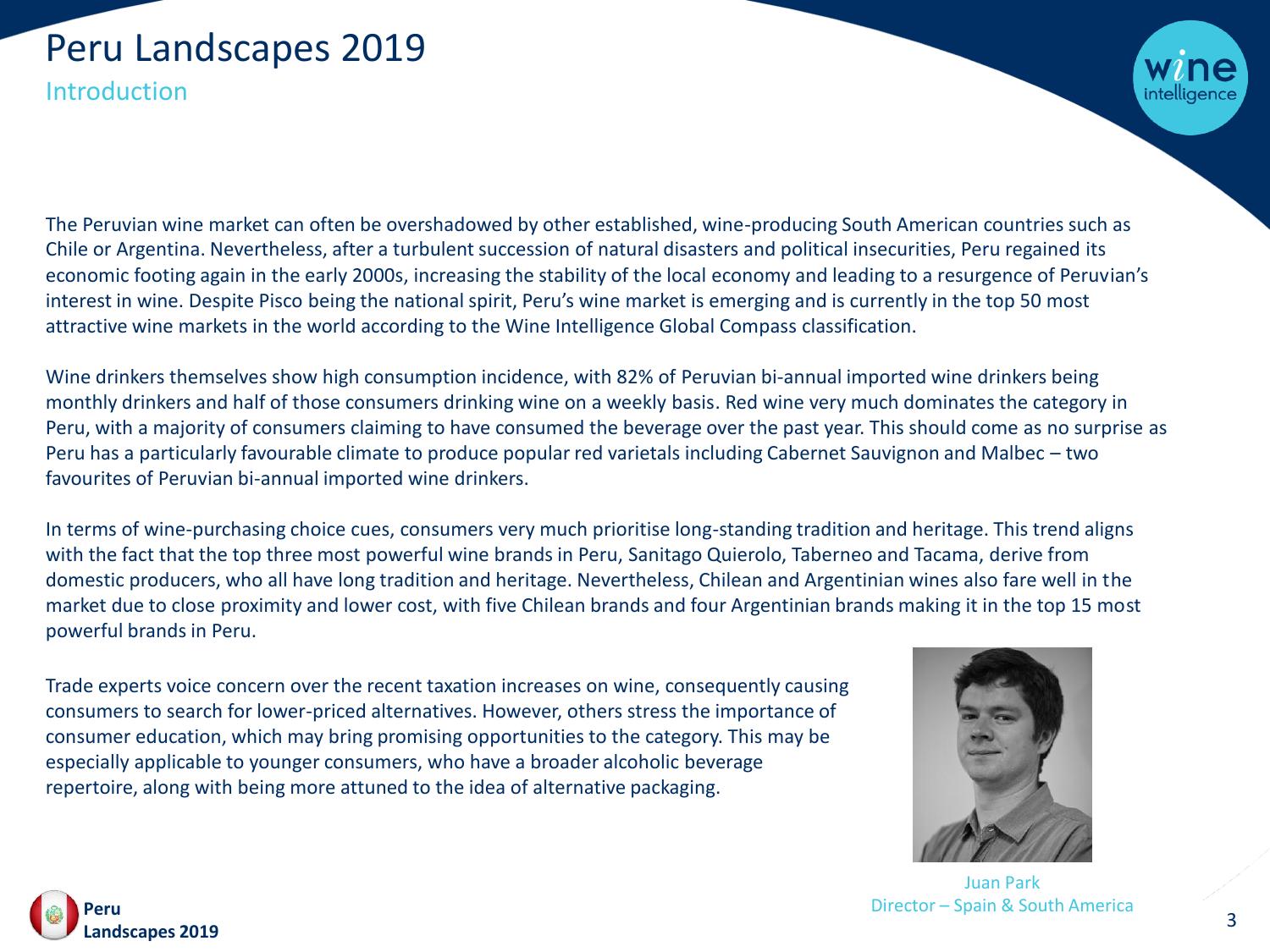# Peru Landscapes 2019 report

# Report Overview



**WINE INTELLIGENCE PERU LANDSCAPES** 

**MAY 2019** 

**Report price:**

|         | <b>GBP 2,500</b> |
|---------|------------------|
|         | <b>USD 3,300</b> |
| 5       | <b>AUD 4,700</b> |
| report  | <b>EUR 2,900</b> |
| credits |                  |

The Peru Landscapes 2019 report includes:

**Report** with the latest information regarding the Peruvian wine market, supported by:

- Wine Intelligence Vinitrac® Peru
- Wine Intelligence market experience
- Secondary sources
- Trade interviews

User-friendly data table with all the measures from Vinitrac® Peru showing significances, cross tabbed with:

- All Peruvian bi-annual imported wine drinkers in 2019
- Gender groups
- Age groups
- **Cities**
- Income
- Wine involvement

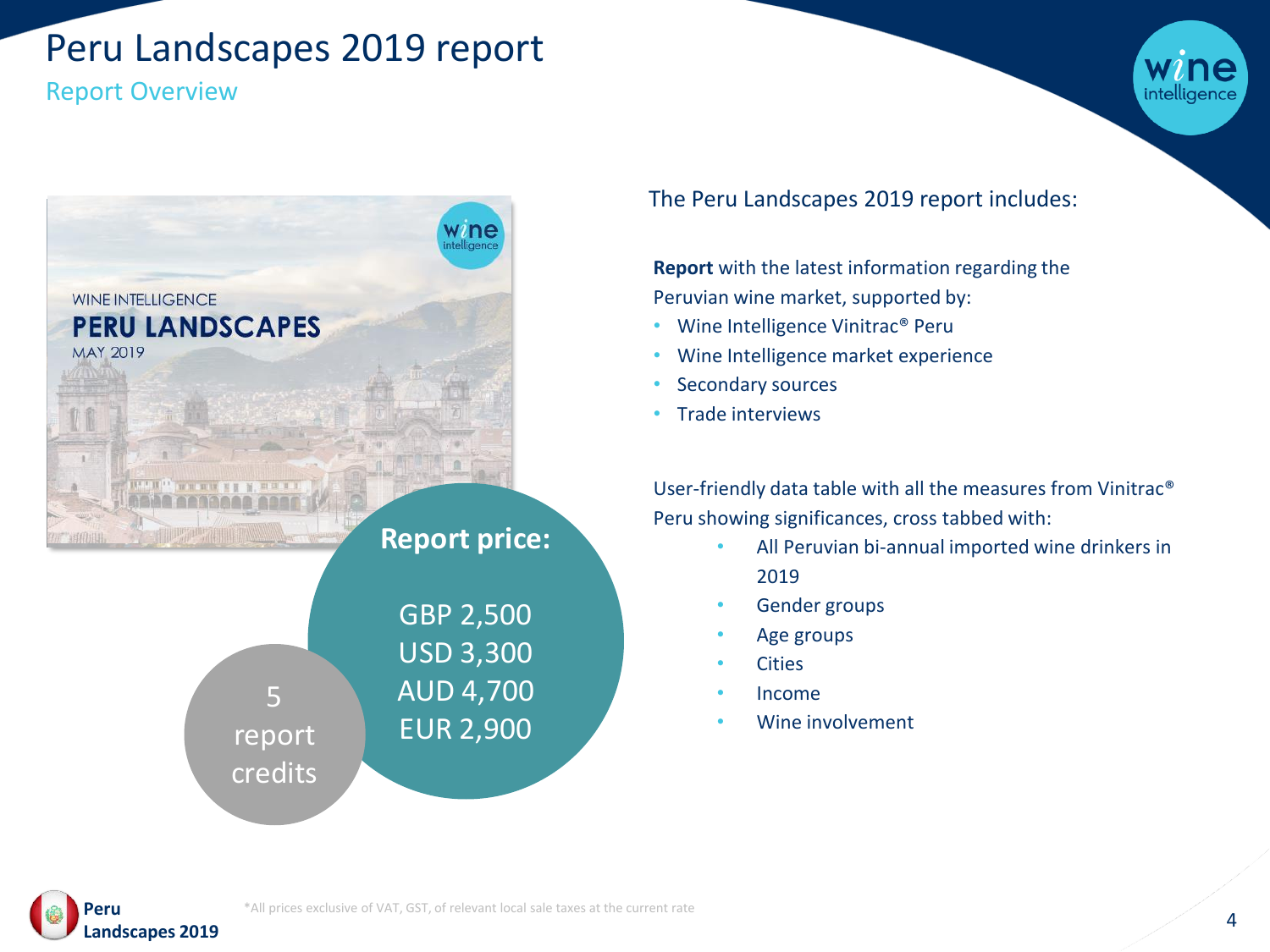# **Contents**



| • Introduction                                                  | p.4   | " Wine-buying behaviour                              | p. 42 |
|-----------------------------------------------------------------|-------|------------------------------------------------------|-------|
|                                                                 |       | Wine-buying channel usage                            |       |
| • Management summary                                            | p. 7  | Wine-buying retailer usage                           |       |
|                                                                 |       | Wine-buying choice cues                              |       |
| • Overview of the Peruvian wine market                          | p. 17 |                                                      |       |
| The Peruvian market classification                              |       | " Wine consumption in the off-trade and the on-trade | p. 48 |
| Volumes of still and sparkling wine                             |       | Off-trade consumption frequency by occasion          |       |
| Imported vs. domestic still wine market share                   |       | Off-trade spend by occasion                          |       |
| Imported vs. domestic sparkling and fortified wine market share |       | On-trade wine drinkers                               |       |
| Per capita consumption of still light wine                      |       | On-trade consumption frequency by occasion           |       |
|                                                                 |       | On-trade spend by occasion                           |       |
| " Overview of Peruvian wine consumers                           |       | <b>Brand health</b>                                  | p. 54 |
| Top-down view of Peruvian bi-annual imported wine drinkers      |       |                                                      |       |
| Demographics of Peruvian bi-annual imported wine drinkers       |       | <b>Brand power</b>                                   |       |
| Wine consumption frequency                                      |       | Brand awareness and purchase                         |       |
| Attitude towards wine                                           |       | <b>Brand conversion</b>                              |       |
| Views on wine closures                                          |       | <b>Brand consideration</b>                           |       |
| Wine involvement                                                |       | <b>Brand affinity</b>                                |       |
| Wine confidence & knowledge index                               |       | <b>Brand recommendation</b>                          |       |
| <b>Beverage repertoire</b>                                      | p. 35 | " Wine packaging in the Peruvian market              | p. 63 |
| Alcoholic beverage repertoire                                   |       | Views on wine closures                               |       |
| Varietal consumption                                            |       | Wine packaging awareness and purchase                |       |
| Country of origin awareness and consumption                     |       | Wine packaging affinity                              |       |
|                                                                 |       | Wine packaging consideration                         |       |
|                                                                 |       | ■ Methodology                                        | p. 70 |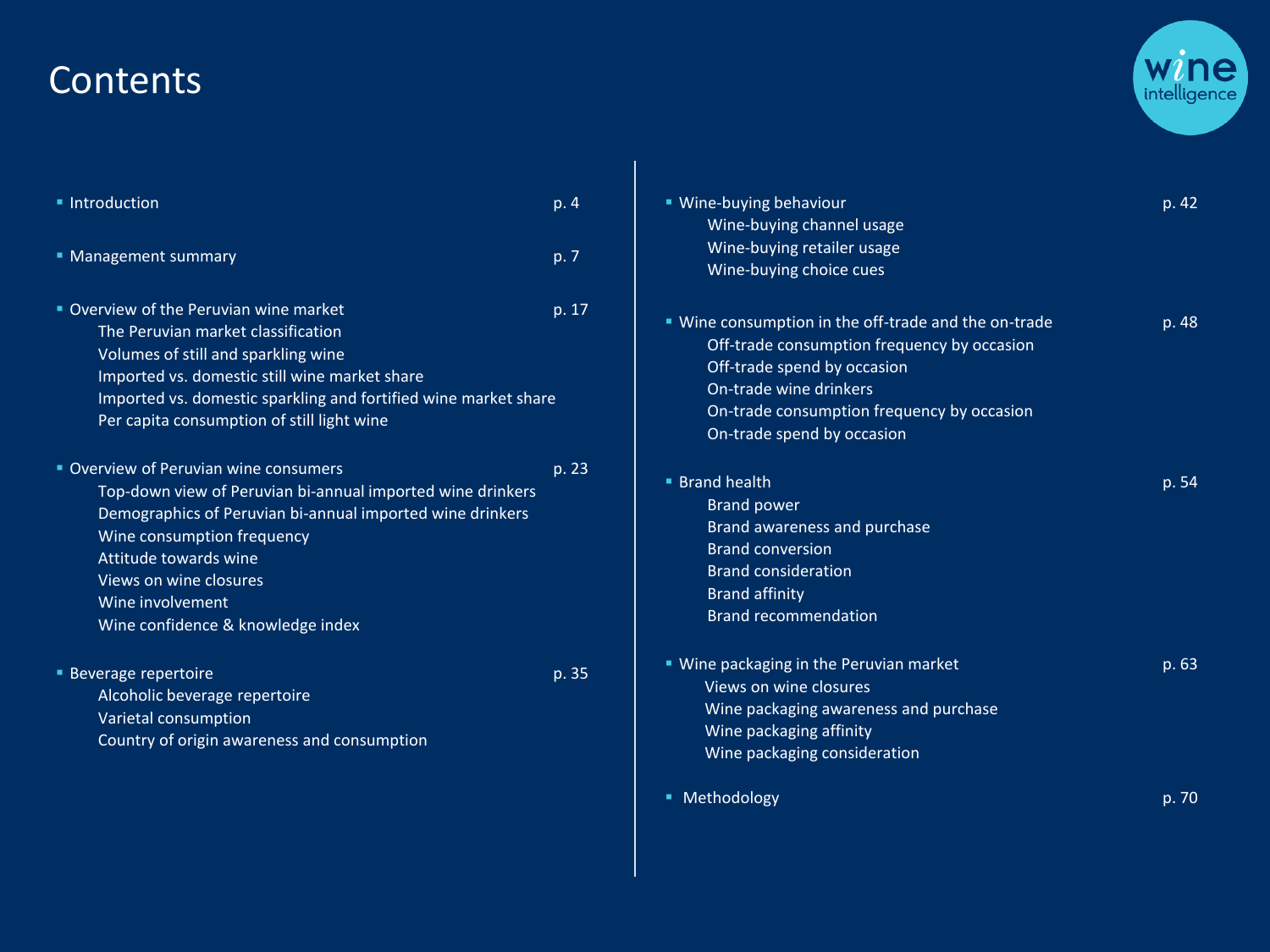# Research methodology

Vinitrac®

- The data for this report was collected in Peru in March 2019
- Data was gathered via Wine Intelligence's Vinitrac<sup>®</sup> online survey:
	- 700 regular wine drinkers (March, 2019)
- Respondents were screened to ensure that they drink wine at least once a month; drink red, white or rosé wine; and buy wine in the off-trade or in the on-trade
- **.** Invalid respondents (those who sped through the survey or gave inconsistent answers to selected questions) were removed before analysis
- **The data is representative of Peruvian bi-annual imported** wine drinkers in terms of gender and age
- The distribution of the sample is shown in the table

| Peru   |              |        |  |  |
|--------|--------------|--------|--|--|
|        |              | Mar'19 |  |  |
|        | sample size: | 700    |  |  |
| Gender | <b>Male</b>  | 46%    |  |  |
|        | Female       | 54%    |  |  |
|        | <b>Total</b> | 100%   |  |  |
| Age    | 18-24        | 19%    |  |  |
|        | $25 - 34$    | 30%    |  |  |
|        | 35-44        | 18%    |  |  |
|        | 45-54        | 16%    |  |  |
|        | 55-60        | 17%    |  |  |
|        | <b>Total</b> | 100%   |  |  |

Source: Wine Intelligence, Vinitrac® Peru, Mar'19 n=700 Peruvian bi-annual imported wine drinkers



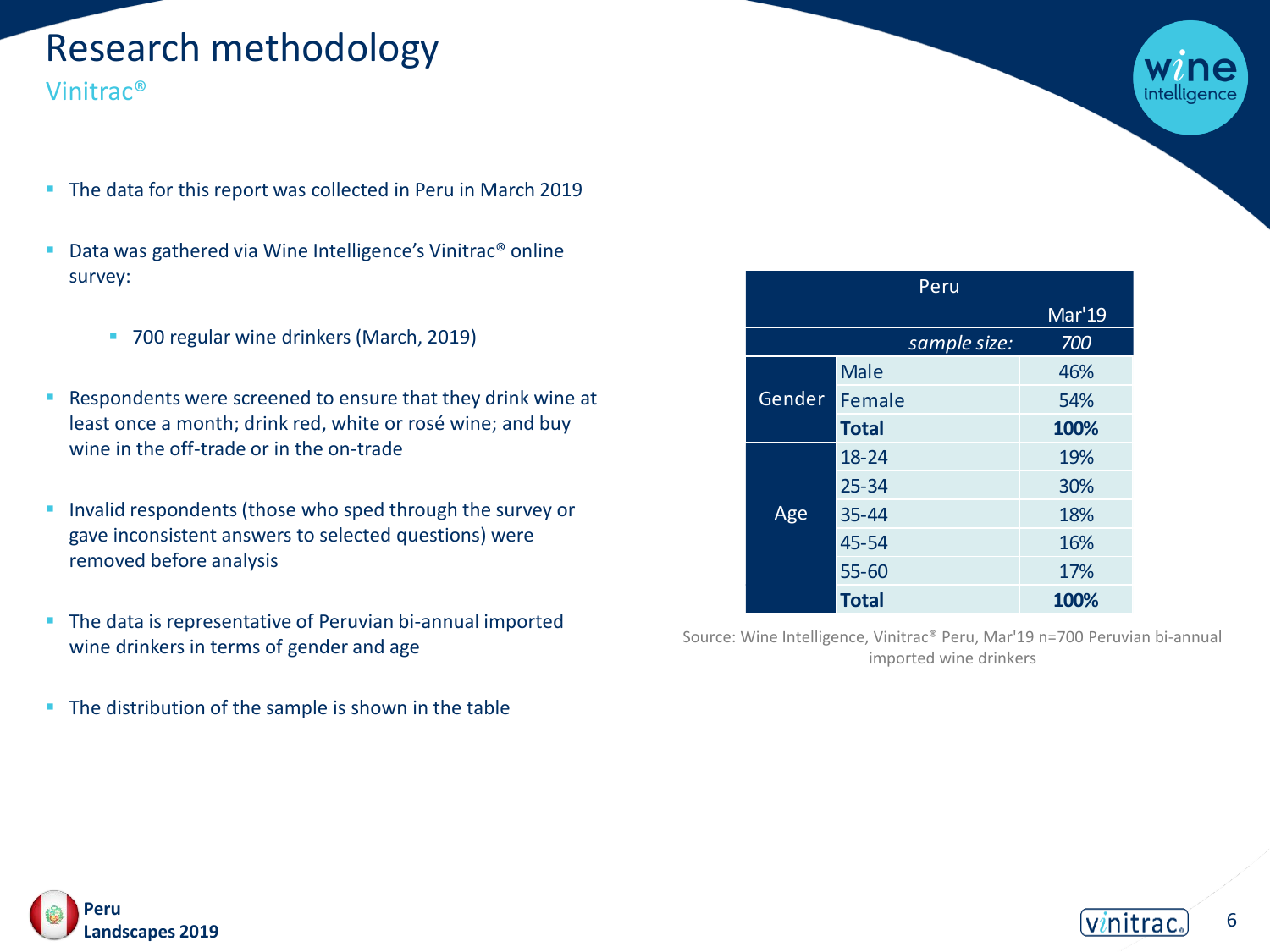# Research methodology

Qualitative trade research



**Trade interview methodology**

Three trade interviews were conducted with experienced industry professionals in the Peruvian wine trade in April 2019

Interviews followed a pre-determined discussion guide, and covered overall market trends, opportunities for different wine styles, retail channels and pricing

The interviewees were members of the wine trade working as:

- 1x Wine Importer
- **1x Professional Beverage and Gastronomic Journalist**
- **■** 1x Sommelier

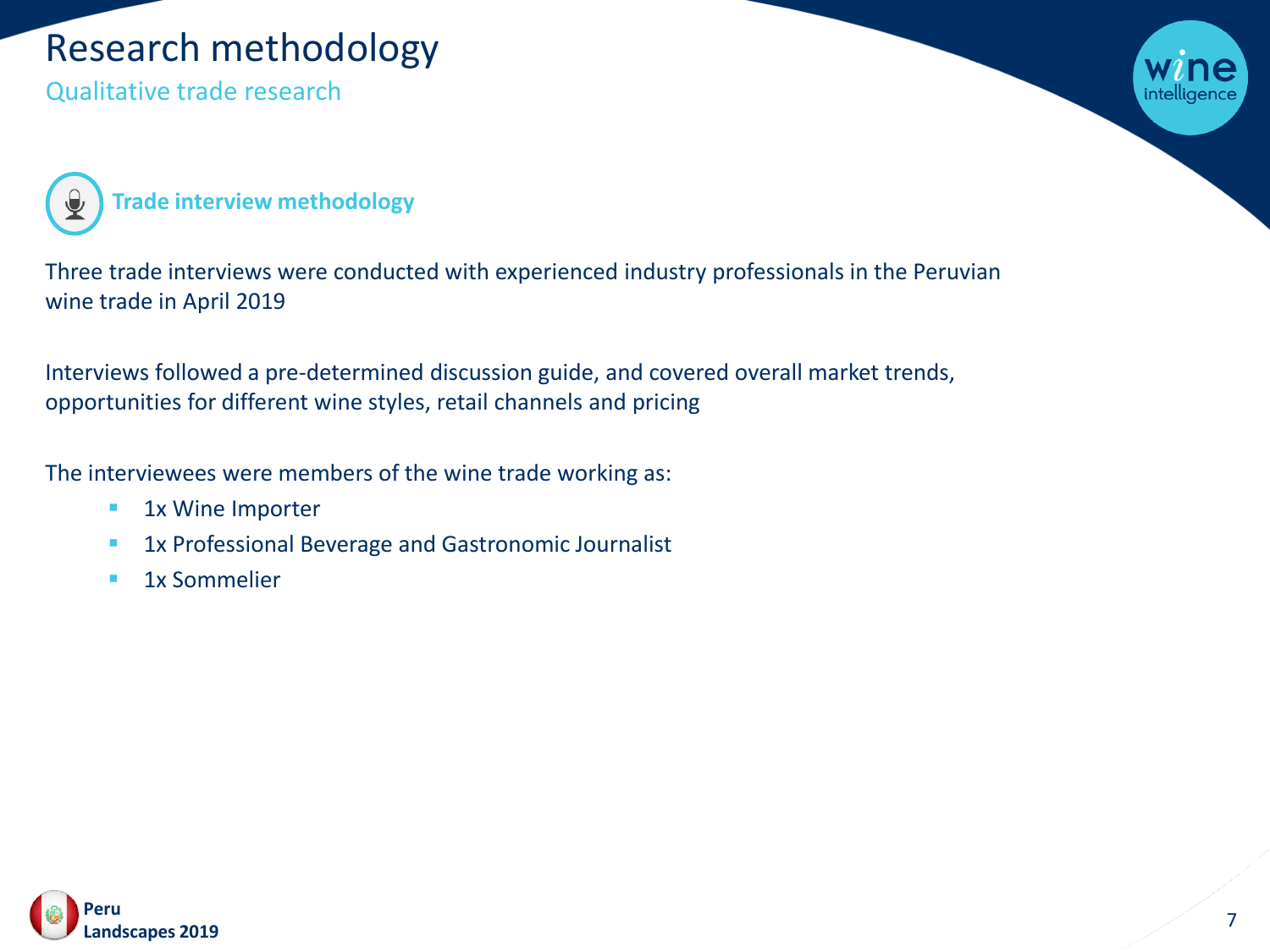

# How does Vinitrac® work?

# **1) Defining the right samples:**

■ Wine Intelligence, with the support of global research companies (e.g. TNS, YouGov), regularly runs calibration studies in each market in order to define demographic specifications of the wine consumers and the size of the market (i.e. penetration of wine consumption)

# **2) Running the online survey:**

- **·** Invitations to participate in an online survey programmed by Wine Intelligence are then distributed to residents in each market
- Respondents are directed to a URL address, which provides access to the online survey
- **Based on given criteria (e.g. age, beverage, frequency of wine consumption) respondents will either proceed or screen out** of the survey
- **■** Wine Intelligence monitors completed responses to build samples representative of the target markets' wine drinking population based on the most recent calibration study

# **3) Cleaning the data:**

- When a representative sample is logged, the survey is closed
- Wine Intelligence will then clean out all invalid data points (e.g. those who sped through the survey or gave inconsistent answers to selected questions) and weight the data in order to ensure representability



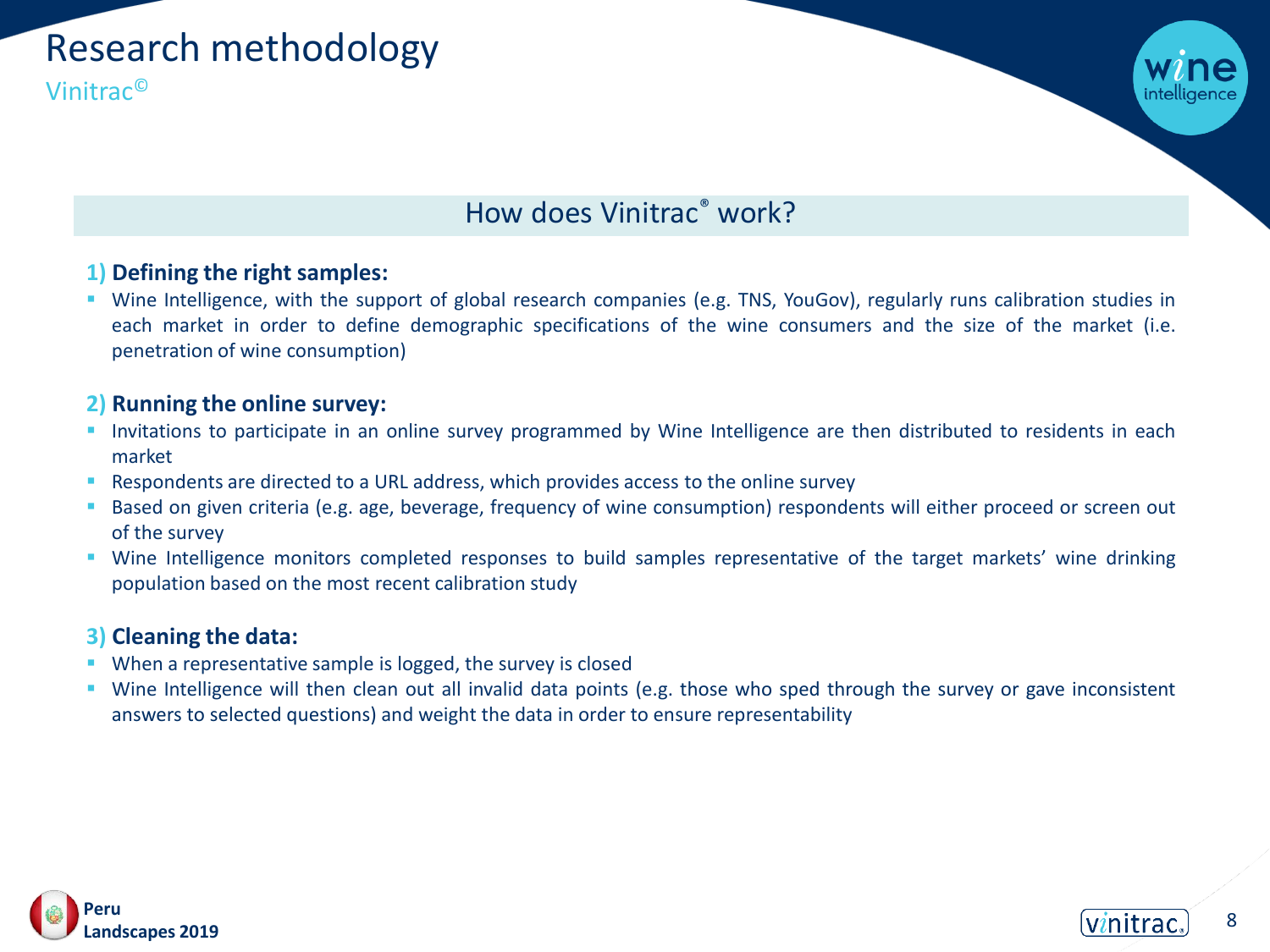### Wine Intelligence Ltd Terms and Conditions of Licence for Syndicated Research Products – key sections

#### **Definitions and Interpretation**

The "Agreement" means the Agreement between Wine Intelligence Ltd and the Customer to provide a Licence for the use of the Syndicated Research Report(s) for Fees on these terms and conditions of business and as set out in a Proposal and the Acceptance of Proposal

"WI" is Wine Intelligence Ltd, trading as Wine Intelligence.

"Customer" means the person or entity purchasing the Licence for the use of the Syndicated Research Report(s)

"Proprietary Information" means all information contained in the Syndicated Research Report(s) and associated briefings or presentations by WI, plus all logos, Processes, third party data and formats contained therein

"Licence" means the Customer's right to use, store, retrieve and disseminate the Syndicated Research Report(s), as defined by the Agreement

"Acceptance of Proposal" means the document provided by the Customer to WI confirming the terms of engagement of WI to provide the Customer with the Licence for the use of the Syndicated Research Report(s)

"Fees" means the fees payable by the Customer to WI, as set out in the Contract, plus VAT at the current rate, subject to exemptions as set out in UK and EU law

"Processes" means any research processes, techniques and methodologies used in the creation of the Syndicated Research Report(s)

"Proposal" means the specification of the Syndicated Research Report(s) by WI to the Customer

"Syndicated Research Report" means a written document containing Wine Intelligence copyright materials such as data, information, insight, commentary, either written, oral, video, or audio and, where appropriate, copyright materials of a Third Party that have been reproduced by permission

"Representative Organisation" means any body, association, trading group, generic organisation or any other coalition of interested parties, howsoever constituted, that acts on behalf of a broader group of stakeholders

"Subscription Products" means Syndicated Research Reports delivered to the Customer periodically as part of an ongoing Agreement

#### **1. Engagement**

The Customer engages WI to provide the Syndicated Research Report(s), and WI agrees to do so upon the terms of the Agreement for payment of the Fees.

opt for this form of payment the exact amount payable will be based on the prevailing exchange rate at at a stat<br>the time af the suscution af the Assessest the time of the execution of the Agreement.<br> The Fees for the Syndicated Research Reports shall be priced in Pounds Sterling. WI will publish indicative prices in Euros, [XX] Dollars, Australian Dollars, Canadian Dollars from time to time, and the Customer will have the opportunity to pay for Syndicated Research Reports using these currencies. Should the Customer

#### 2.**. Copyright**

2.1 The Copyright in the Syndicated Research Report(s) shall at all times vest with WI. The copyright in all artwork, data and copy for each element of the report created and assembled by WI shall at all times remain the property of WI.

2.2 All copyright and any other intellectual property rights in any material produced supplied or made available by a third party to WI for inclusion in the Syndicated Research Report shall remain the property of the third party. The Customer warrants its title to WI, except as may be expressly disclosed in writing, and agrees to indemnify WI against any claims by third parties in respect of any infringement of their copyright or other intellectual property rights.

2.3 WI asserts to the Customer its moral right to be identified as the author of the Syndicated Research Report in accordance with the UK Copyright Designs and Patents Act 1988 Section 77 and 78, and shall be entitled to hold itself out as the author of the Syndicated Research Report (and in particular the research undertaken in the process of completing the Syndicated Research Report) as part of WI's own general marketing activities. WI shall be entitled to publish the name of the Customer in association with the Syndicated Research Report(s) as part of this general marketing activities.

2.4 The copyright in the Processes used to execute the Syndicated Research Report shall remain the property of WI throughout.

#### **3. Licence**

3.1 WI grants to the Customer under the Agreement a non-exclusive Licence in perpetuity to store and retrieve an electronic version of the Syndicated Research Report(s)

3.2 The Customer is entitled to disseminate the Syndicated Research Report(s) within its immediate organisation, including organisations affiliated by majority shareholdings, legally liable partnerships, or other majority ownership structure

3.3 If the Customer is a Representative Organisation, the entitlement outlined in Clause 7.2 DOES NOT extend to parties who hold membership or similar interest in the Representative Organisation, except by specific written permission from WI and the payment of further Fees associated with a Multi-User Licence

3.4 The Customer is entitled to extract elements of the Syndicated Research Report and re-use them for internal and external presentations, subject to the doctrine of Fair Use

3.5 At all times the Customer must identify any information extracted from the Syndicated Research Report in 7.5 above as being from WI

#### **4. Warranties**

No advice or information whether oral or written provided by WI to the Customer through the Syndicated Research Report(s) shall create any warranty not expressly stated in this Agreement.

The Client warrants and undertakes to abide by the UK Copyright Designs and Patents Act 1988 Section 77 & 78, and undertakes to obey the copyright restrictions on any materials received as part of this Agreement.

Please contact Wine Intelligence for full terms and conditions